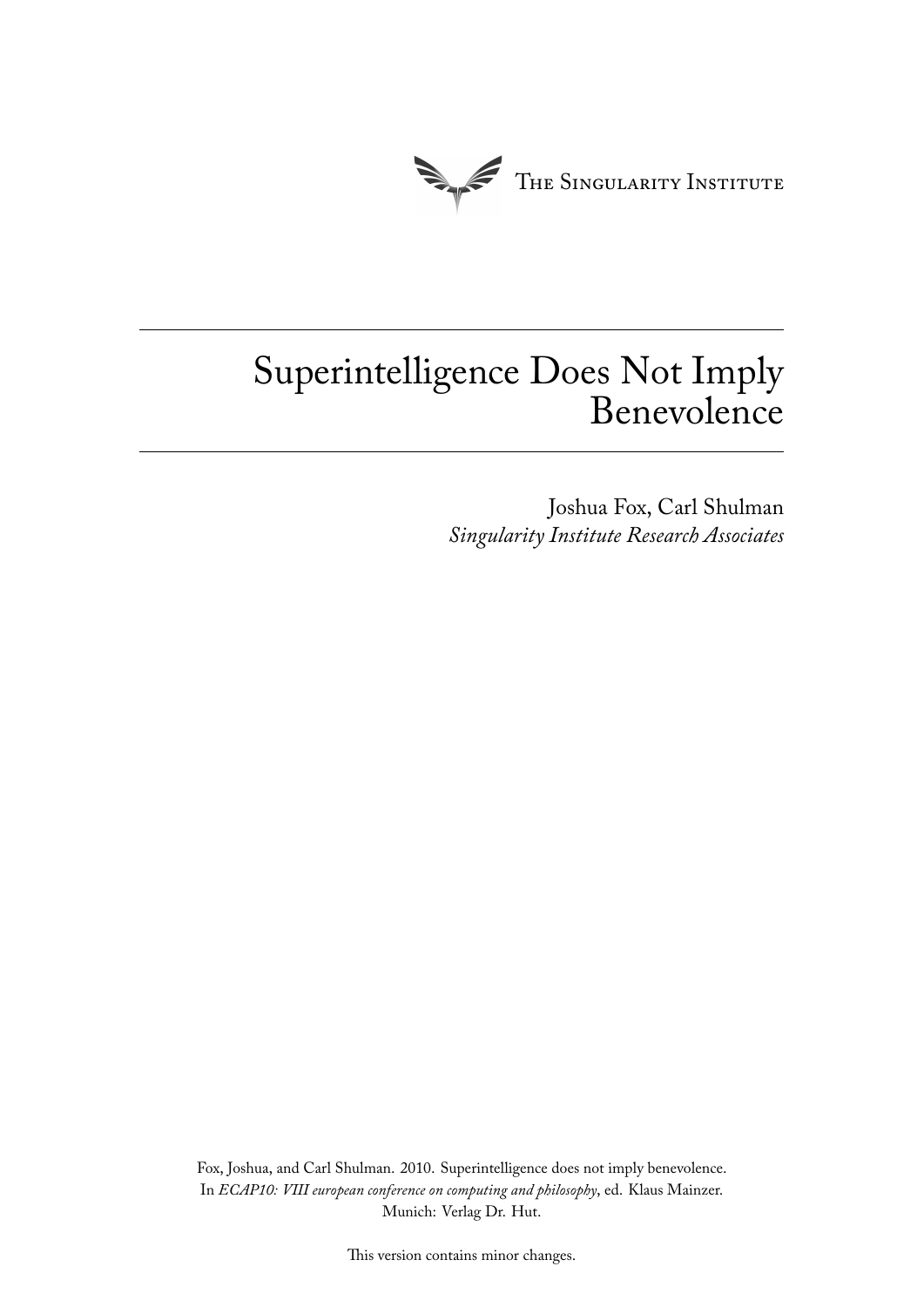### **Abstract**

As machines become capable of more autonomous and intelligent behavior, will they also display more morally desirable behavior? Earth's history tends to suggest that increasing intelligence, knowledge, and rationality will result in more cooperative and benevolent behavior. Animals with sophisticated nervous systems track and punish exploitative behavior, while rewarding cooperation. Humans form complex norms and social groups of remarkable scale compared to other animals. Even within the human experience, the accumulation of knowledge over time has been associated with reduced rates of violence (Pinker [2007\)](#page-7-0) and increases in the scope of cooperation (Wright [2001\)](#page-7-1), from band to tribe to city-state to nation to transnational organization. One might generalize from this trend and argue that as machines approach and exceed human cognitive capacities, moral behavior will improve in tandem. We argue that this picture neglects a critical distinction between two conceptions of morality, and a related distinction between routes from increased intelligence to more moral behavior.

One conception frames morality as a system for cooperation between entities with diverse aims and the ability to affect one another's pursuit of those aims. Practices such as reciprocal altruism (Trivers [1971\)](#page-7-2), help partners increase their respective reproductive fitnesses. In the cooperative conception, the reason to perform moral behaviors, or to dispose oneself to do so (Gauthier [1986\)](#page-7-3), is to advance one's own ends. Another, axiological, conception holds that morality demands revision of our ultimate ends. This conception is especially important for treatment of the helpless, e.g., nonhuman animals. Cooperative moral theories, e.g., Gauthier [\(1986\)](#page-7-3), often can only derive moral status for the helpless from cooperation with altruistic powerful agents.

We can then evaluate alternative paths from intelligence to moral behavior. First, machines with greater instrumental rationality could better devise and implement cooperative practices. Thus Hall [\(2007\)](#page-7-4) argues that intelligent machines will out-cooperate humans, at least with powerful peers. Second, on a Kantian view of morality, one might think that as intelligent machines expanded their knowledge and capacities, they would be directly motivated to revise their preferences to be more moral (Chalmers [2010\)](#page-7-5).

We consider a particular counterexample to the Kantian view. Using a definition of intelligence as ability to achieve goals in a wide range of environments (Legg [2008\)](#page-7-6), we discuss the AIXI formalism, which combines Solomonoff induction with Bayesian decision theory to optimize for unknown reward functions (Hutter [2005\)](#page-7-7). AIXI, although physically unrealizable, is a compactly specified superintelligence, provably optimal in maximizing towards arbitrary goals, but has "no room" for the Kantian revision. Instead, it would preserve arbitrary values in most situations (Omohundro [2008\)](#page-7-8).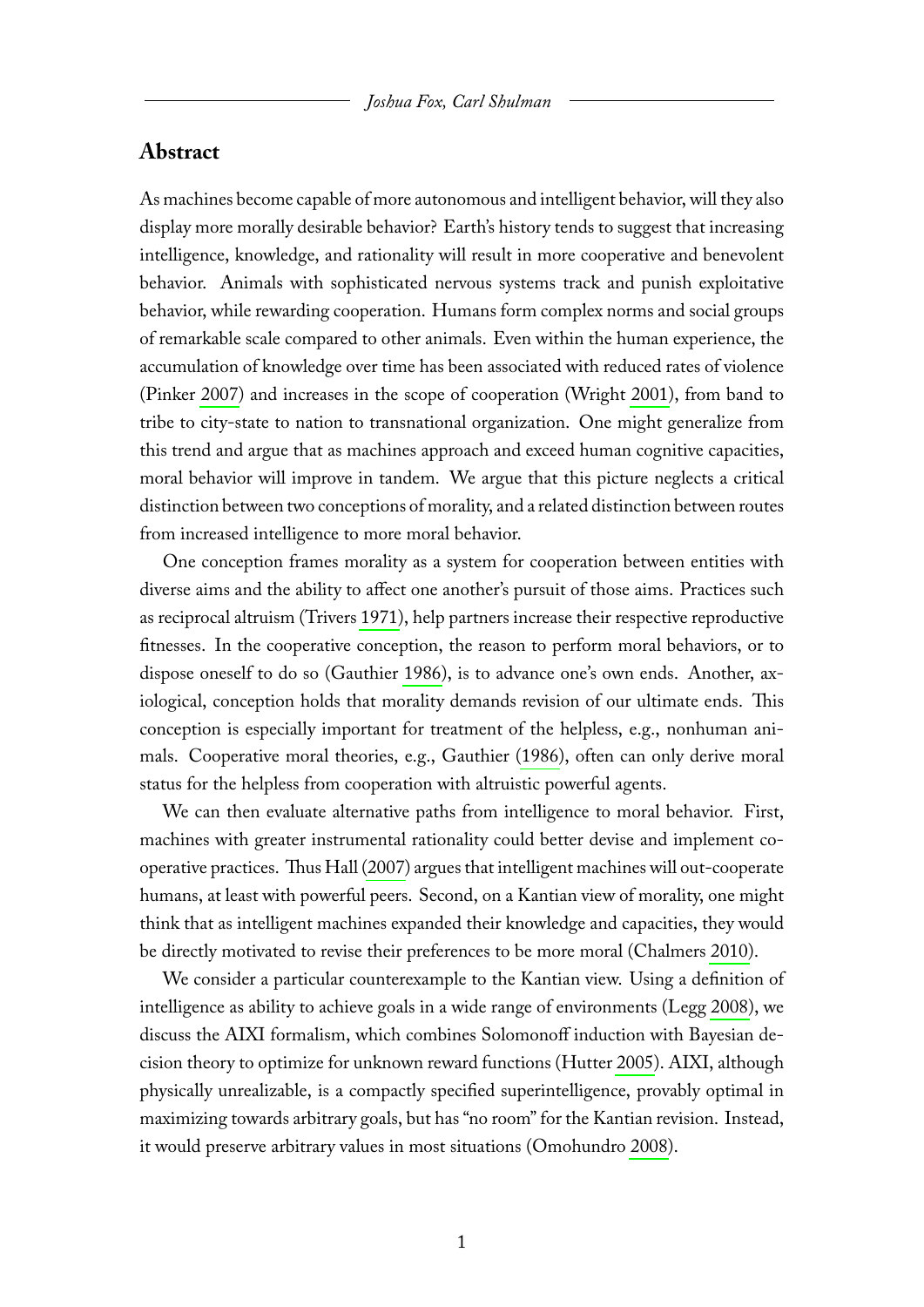#### Superintelligence Does Not Imply Benevolence

Thus we have reason to think that diverse intelligent machines would convergently display a "drive" to cooperation with sufficiently powerful partners for instrumental reasons, even if this was not specifically engineered. Yet we have reason for pessimism about the ultimate ends of intelligent machines not carefully engineered to be altruistic, and so should work to avoid situations in which such systems are very powerful relative to humanity (Yudkowsky [2008\)](#page-7-9).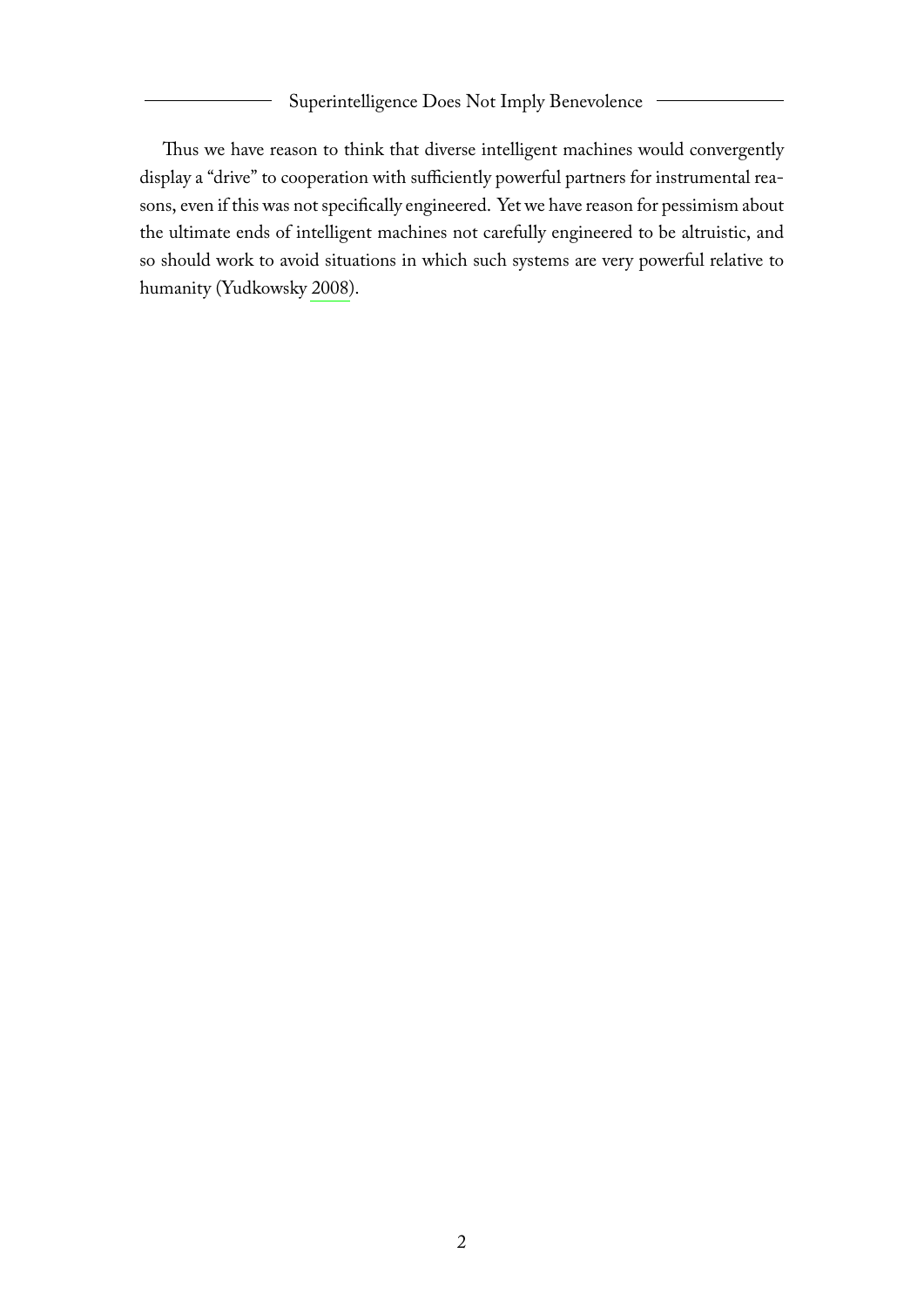If machines become more intelligent than humans, does it follow that their intelligence will lead them toward beneficial behavior toward humans even without specific efforts to design moral machines?

Earth's history suggests that increasing intelligence, knowledge, and rationality result in an increase in cooperative behavior. Animals with sophisticated nervous systems frequently track and punish exploitative behavior, while rewarding mutual aid (Trivers [1971\)](#page-7-2). Over human history, the accumulation of cultural knowledge has been associated with increases in the scope of cooperation from band to tribe to city-state to nation and beyond (Wright [2001\)](#page-7-1), with reduction in rates of violence (Pinker [2007\)](#page-7-0). Peter Singer [\(1981\)](#page-7-10) interprets these trends as an "expanding circle" of moral concern, in which previously disdained groups are recognized as morally important; he projects continued expansion of moral concern, including benevolence towards relatively powerless entities such as nonhuman animals.

To evaluate the analogy between the expansion of cooperation to date and the behavior of possible artificial intelligences, we distinguish three ways in which increased intelligence might prompt behavior favorable to humans. First, intelligence might help the AI notice instrumental benefits to benevolent behavior. Second, intelligence might help the AI notice instrumental benefits to enduring benevolent dispositions, e.g., because of imperfect deception. Third, intelligent reflection might cause the AI to intrinsically desire human welfare, independently of instrumental concerns. We argue that while all three factors played roles in human moral progress, the applicability of the first two to future machine intelligences depends on some key empirical variables, and the third is unlikely without particular design effort and preconditions.

The first class, direct instrumental motivations, is a mainstay of everyday human morality in modern societies. Even sociopaths will typically purchase the necessities of life rather than attempting to seize them by force, in light of the costs of being caught. Likewise, so long as institutions are capable of monitoring AI behavior and administering rewards and punishments (including incapacitation), diverse decision processes would produce an instrumental tendency toward compliance analogous to Omohundro's "AI drives" (Omohundro [2008\)](#page-7-8). Increased intelligence could enable improved reputation tracking, surveillance technology, and similar enforcement mechanisms (Hall [2007\)](#page-7-4). Insofar as humanity, or machines directly concerned for human welfare, controls sufficiently stable and powerful institutions (relative to AI capability), intelligence may lead to human benevolence regardless of AIs' values.

Unfortunately, monitoring and policing techniques are imperfect: in many cases it is prohibitively costly to maintain continuous incentives rather than trusting individuals. Thus, in cases where one is at least partially "translucent," i.e., where one's trustworthiness can be at least somewhat reliably inferred by observers, having a trustworthy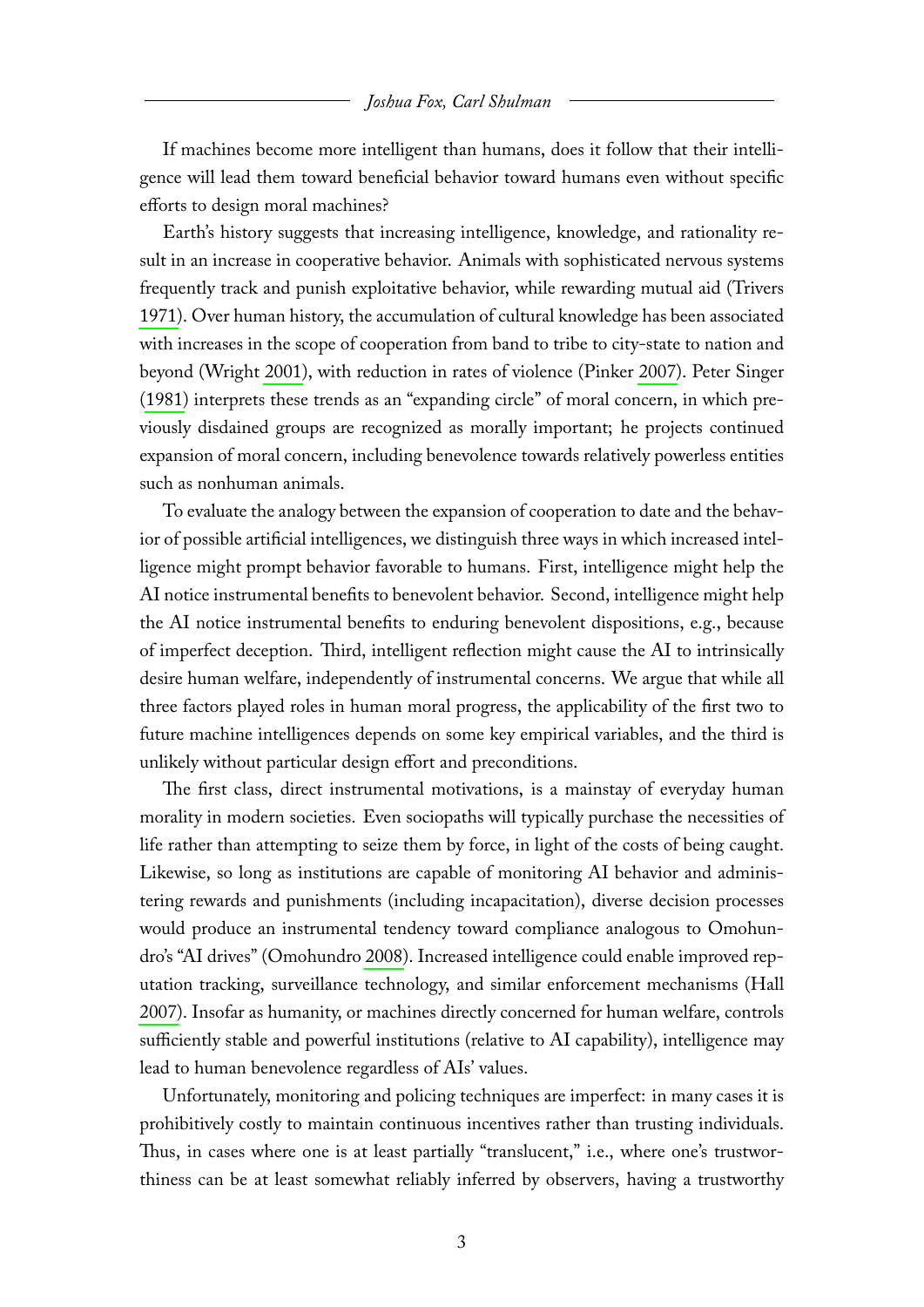disposition can be beneficial because of the trust it engenders, even though this will mean forgoing opportunities to exploit that trust (Gauthier [1986\)](#page-7-3). It may therefore be possible to incentivize weak early AIs to adopt verifiably benevolent dispositions that would be retained even if the AIs later gain the power to renege (Hall [2007;](#page-7-4) Yudkowsky [2008\)](#page-7-9). However, the viability of this approach depends on the credibility of such signals: if intelligence improves AIs' deceptive ability faster than it improves their ability to produce human-verifiable translucency, humans could not trust any apparent proof of safety.

Both of the above mechanisms depend for their viability on the power relations between humans and AIs. The first approach (direct incentives for cooperation) works only while humans maintain high relative power. The second approach requires high human relative power during an initial time period in which AIs are incentivized to permanently adopt particular dispositions, although not thereafter; it also requires the ability to accurately evaluate signals about AI dispositions. We can consider more extreme cases, where miscalculation, perhaps as a result of military or commercial competitive pressure (Shulman and Armstrong [2009\)](#page-7-11), leads to the production of superhumanly intelligent and powerful AIs whose preferences have not been engineered for benevolence. Under those circumstances, the first and second proposed mechanisms would have no chance to operate; the question then is whether the third proposed mechanism is likely to apply. Chalmers [\(2010\)](#page-7-5) notes this question, and considers both what he calls the "Humean possibility," in which a system's intelligence is independent of its values, and the "Kantian possibility," in which many extremely intelligent beings would converge on (possibly benevolent) substantive normative principles upon reflection.

In considering this question, it is helpful to have an explicit technical model of intelligence. Legg [\(2008\)](#page-7-6) constructs a "universal general intelligence" measure, quantifying an arbitrary agent's ability to discover and exploit patterns and achieve goals in a wide range of environments, or more formally, the agent's "expected performance with respect to the universal [Kolmogorov complexity-weighted] distribution over the space of all computable reward-summable environments." Since our concern with AIs' intelligence stems from our concern about the consequences of AI power, Legg's measure of general-purpose ability to achieve goals is better suited to our purpose than more anthropocentric measures of intelligence, such as a Turing test (Turing [1950\)](#page-7-12).

One argument against the Kantian view is that we can in principle specify systems that have any possible quantity of Legg's "universal general intelligence" while possessing arbitrary goals. With this measure, the problem of AI has in a sense already been solved with the compactly specified theoretical model AIXI (Hutter [2005\)](#page-7-7), which in essence directly optimizes for almost exactly this quantity. AIXI, although incomputable, is vastly superhuman in its ability to recognize computably approximable patterns, such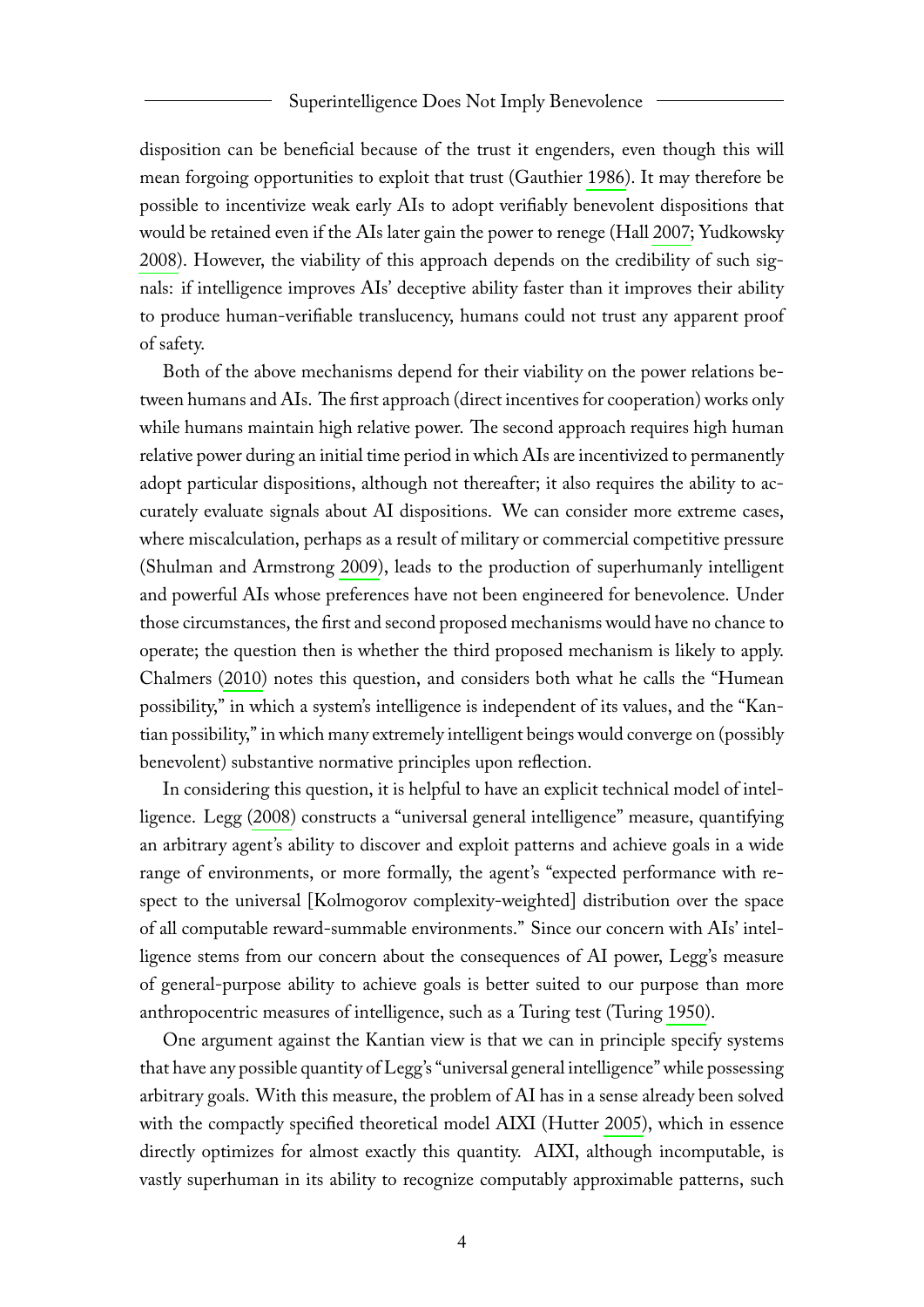as "physics" or "human motivation," and to use them to advance its goals. The AIXI model has a free parameter for a reward function (as do many models in current use in machine reinforcement learning). As such, it might be constructed to optimize for the expectation of any given pattern of sensory input. Such a machine would have no mechanisms whereby reflection would change its goals; its actions would be entirely determined by the dictates of its (fixed) expected reward calculations. Thus, if a good computable approximation to AIXI were someday implemented, then it, at least, would have no room for the Kantian move from reason to values.

A second argument against the Kantian view is that a Humean design is a stable equilibrium. Unless the utility function describing a system's preferences is self-referential, i.e., unless it is built with higher-order intrinsic desires, a system that selects the action that maximizes the value of a utility function will tend, ceteris paribus, to "lock in" that utility function stably. Intelligences' tendency to resist changing their initial goals (for almost any goal they may initially have) follows from the fact that if a system is initially optimizing for P, it will only knowingly choose self-modifications that increase the amount of expected P—and in most cases, P will be higher if the system continues to optimize for P. Thus, if an AI with an arbitrary non-benevolent goal function somehow arises, and if humans do not have enough relative power to incentivize goal-change, the AI will in most cases (Omohundro [2008\)](#page-7-8) continue to have non-benevolent values regardless of how much intelligence it acquires.

Perhaps the strongest argument in favor of the Kantian view is that we humans change our goals under reflection. We are sometimes (albeit rarely, and weakly) motivated in action by moral argument, and we are sometimes normatively uncertain, in that we anticipate that our views will evolve upon reflection, and we wish to act in accordance with the (yet unknown) outcome of that reasoning process. To the extent that such effects of reflection matter in human behavior, they could matter for at least some AI systems, e.g., for a program very finely emulating a human brain (Sandberg and Bostrom [2008\)](#page-7-13).

More generally, humans often acquire intrinsic preferences for the correlates of instrumentally useful actions. If benevolent actions toward humans are initially rewarded, any AI systems designed with this feature might similarly acquire enduring dispositions toward human benevolence (even absent translucency). However, as described in Omohundro [\(2008\)](#page-7-8), and as noted above, such systems will in many cases self-modify to prevent further preference evolution as soon as they know how to do so. Similarly, any system that is designed with an intrinsic preference for coherent goals may generalize from useful cases of benevolence to benevolence in general. However, such systems may equally generalize in less convenient ways, e.g., from useful cases of deception to valuing deception in general. The outcome of non-motivated reasoning by such alien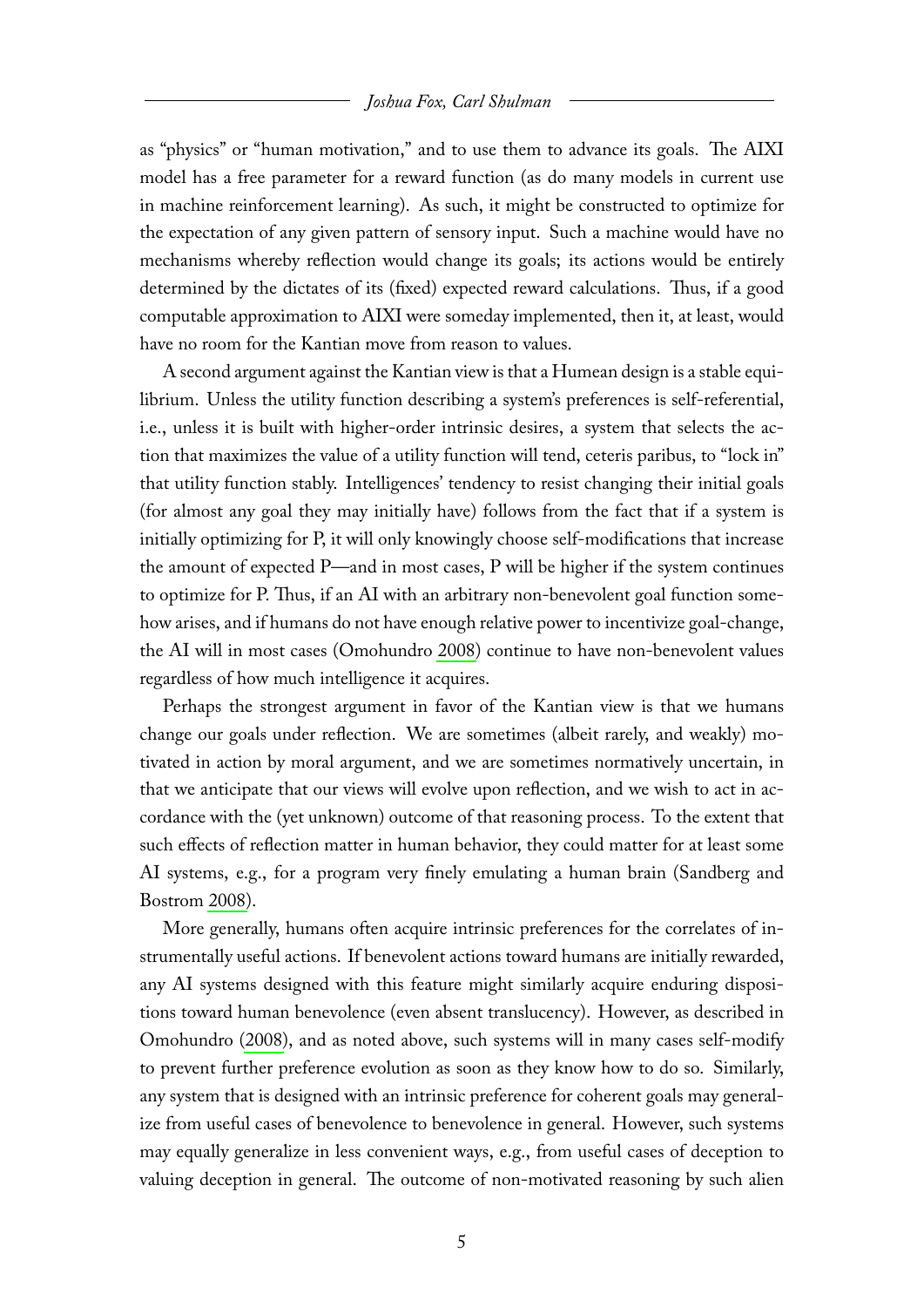systems may be farther from benevolence and other human moral intuitions than one might think; Haidt [\(2001\)](#page-7-14) presents strong evidence that human "moral reasoning" is often rigged post hoc, and has less to do with abstract reasoning than we expect.

Thus, we have reason to think that diverse intelligent machines would convergently display an instrumental tendency toward cooperation, but only with sufficiently powerful partners. Given sufficient translucency, diverse machines may also self-modify toward enduring dispositions to cooperate with these initially powerful partners. But absent such power differentials, we have reason for pessimism regarding the values of intelligent machines not carefully engineered to be altruistic; we may need to learn to do AI preference engineering in advance of such an occurrence (Yudkowsky [2008\)](#page-7-9).